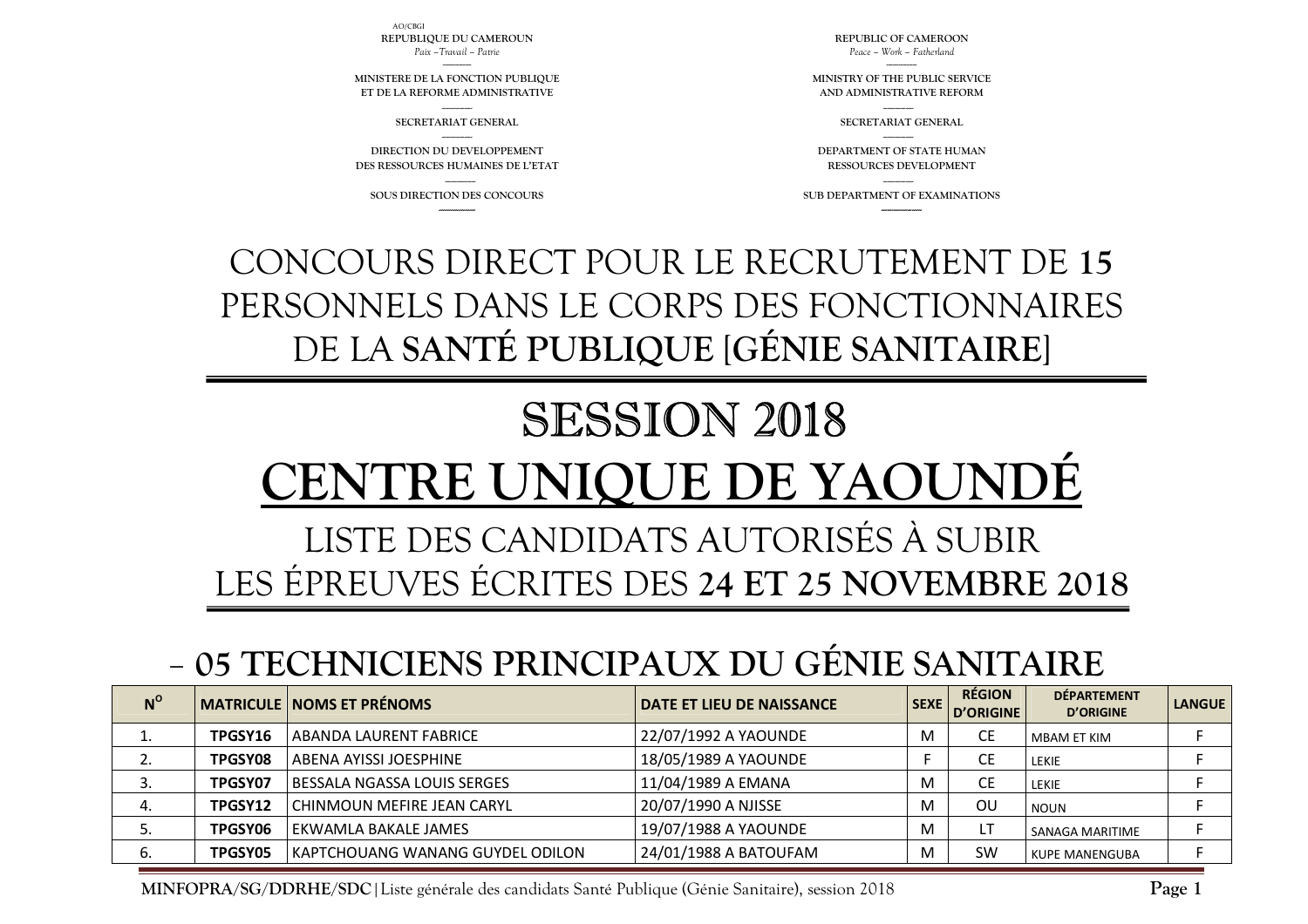| 7.  | TPGSD26 | KIPO BIS LINDA VANESSA                  | 29/10/1995 A BAFIA            | F. | <b>CE</b> | <b>MBAM ET INOUBOU</b> | F |
|-----|---------|-----------------------------------------|-------------------------------|----|-----------|------------------------|---|
| 8.  | TPGSY04 | KUIGOUA TANKOUA GWLADYS                 | 19/07/1987 A YAOUNDE          | F. | OU        | <b>NDE</b>             | F |
| 9.  | TPGSD10 | MBIH EDOUNG EUGENE CHARLIE              | 11/06/1990 A DOUALA           | M  | <b>LT</b> | <b>NKAM</b>            | F |
| 10. | TPGSY23 | <b>MELI JEAN BAPTISTE</b>               | 21/05/1994 A MBOUDA           | M  | OU        | <b>BAMBOUTOS</b>       | F |
| 11. | TPGSD11 | <b>MEZATIO VIRGINIE</b>                 | 08/07/1990 A NKONGSAMBA       | F  | OU        | <b>MENOUA</b>          | F |
| 12. | TPGSF21 | MOUKAM NGALEU IDRIS KEVIN               | 29/10/1993 A DOUALA           | M  | AD.       | <b>MBERE</b>           | F |
| 13. | TPGSY02 | NDONGSON DEMASSE DELPHINE               | 27/11/1986 A DSCHANG          | F. | OU        | <b>MENOUA</b>          | F |
| 14. | TPGSY03 | NGAH MBALLA ANDRE CREPIN                | 13/01/1987 A MBELE II - OBALA | M  | <b>CE</b> | <b>LEKIE</b>           | F |
| 15. | TPGSY14 | NG'ANDEGUE OWONA ADELE STEPHANIE        | 16/02/1991 A YAOUNDE          | F. | SU        | <b>OCEAN</b>           | F |
| 16. | TPGSY25 | NGO BASSOUGUE LAURENTINE ESTHER         | 21/07/1994 A DOUALA           | F. | CE.       | NYONG ET KELLE         | F |
| 17. | TPGSY17 | NGUEGUIM BERNARD JOEL                   | 03/01/1993 A BANGANG BANGKAK  | M  | OU        | <b>BAMBOUTOS</b>       | F |
| 18. | TPGSY01 | <b>NJAMEN YANNICK</b>                   | 29/05/1986 A YAOUNDE          | M  | OU        | <b>NDE</b>             | E |
| 19. | TPGSY27 | NJAPA NGOYOU ALINE LIONNELLE            | 29/06/1996 A DOUALA           | F. | OU        | <b>NDE</b>             | F |
| 20. | TPGSY22 | NOKWENG EKWONENG CHARLES                | 30/12/1993 A MBOKAMBO         | M  | LT        | <b>MOUNGO</b>          | F |
| 21. | TPGSY19 | NONO TIETSE DIERICH                     | 25/07/1993 A BAFOUSSAM        | F. | OU        | <b>MIFI</b>            | F |
| 22. | TPGSY13 | POM BILONG JEAN BLAISE                  | 22/11/1990 A DOUALA           | M  | <b>CE</b> | NYONG ET KELLE         | F |
| 23. | TPGSY18 | SIEKEP TETANG EMERANCE                  | 27/04/1993 A MBOUDA           | F. | OU        | <b>BAMBOUTOS</b>       | F |
| 24. | TPGSR09 | <b>TADJIOGUE FEUGUIM FLAVIENNE</b>      | 18/03/1990 A FOUMBAN          | F  | OU        | <b>BAMBOUTOS</b>       | F |
| 25. | TPGSY24 | <b>TCHATCHOUA KEUMO AURELIE NEUILLY</b> | 21/07/1994 A YAOUNDE          | F  | OU        | <b>MENOUA</b>          | F |
| 26. | TPGSY20 | <b>TSOPMO LYDIA CARELLE</b>             | 20/10/1993 A BAFOU            | F  | OU        | <b>MENOUA</b>          | F |

## • **ANGLOPHONE CANDIDATE**

|  | TPGSY15 | <b>INDZIE ETEME JOSEPHINE</b> | 02/02/1992 A YAOUNDE |  |  | LEKIE |  |  |
|--|---------|-------------------------------|----------------------|--|--|-------|--|--|
|--|---------|-------------------------------|----------------------|--|--|-------|--|--|

## **10 TECHNICIENS DU GÉNIE SANITAIRE**

| $N^{\circ}$ |                | <b>MATRICULE   NOMS ET PRÉNOMS</b>   | DATE ET LIEU DE NAISSANCE | <b>SEXE</b> | <b>RÉGION</b><br>D'ORIGINE | <b>DÉPARTEMENT</b><br><b>D'ORIGINE</b> | <b>LANGUE</b> |
|-------------|----------------|--------------------------------------|---------------------------|-------------|----------------------------|----------------------------------------|---------------|
|             | TEGSM30        | AZEBAZE MGUIMDO ARMELLE DIANE        | 10/03/1990 A FONGO-TONGO  | F           | OU                         | <b>MENOUA</b>                          |               |
|             | TEGSY24        | <b>BOGNING TSAPI FABRICE</b>         | 08/08/1988 A MBOUDA       | M           | OU                         | <b>BAMBOUTOS</b>                       |               |
| 3.          | TEGSY29        | DJANDJA NAOMI                        | 04/10/1989 A YAOUNDE      | F           | <b>SW</b>                  | <b>NDIAN</b>                           |               |
| 4.          | <b>TEGSF04</b> | DJIKE FOTSO LINDA CHRYSTELLE         | 06/08/1984 A NJISSE       | F           | N <sub>O</sub>             | <b>MAYO REY</b>                        |               |
|             | TEGSY31        | DJOUTTEU MBOUDJIKO HELENE CHRISTELLE | 08/05/1990 A YAOUNDE      | F           | <b>SW</b>                  | <b>KUPE MANENGUBA</b>                  |               |
| 6.          | <b>TEGSY28</b> | DONFACK WAMBA ROMEO                  | 15/08/1989 A FONGO TONGO  | M           | OU                         | <b>MENOUA</b>                          |               |
|             | TEGSY21        | ELELE OVAH MARIE MONIQUE             | 08/12/1987 A AFANOYOA     | F           | <b>CE</b>                  | <b>MFOUNDI</b>                         |               |
| 8.          | <b>TEGSD05</b> | <b>FEUDJEU DEFO PAUL INES</b>        | 16/11/1984 A BANGANGTE    | M           | SU                         | <b>OCEAN</b>                           |               |
| 9.          | <b>TEGSY02</b> | <b>FOSSI DEFO CHRISTIAN JULIO</b>    | 28/04/1984 A BANGANGTE    | M           | SU                         | <b>OCEAN</b>                           |               |

**MINFOPRA/SG/DDRHE/SDC**|Liste générale des candidats Santé Publique (Génie Sanitaire), session 2018